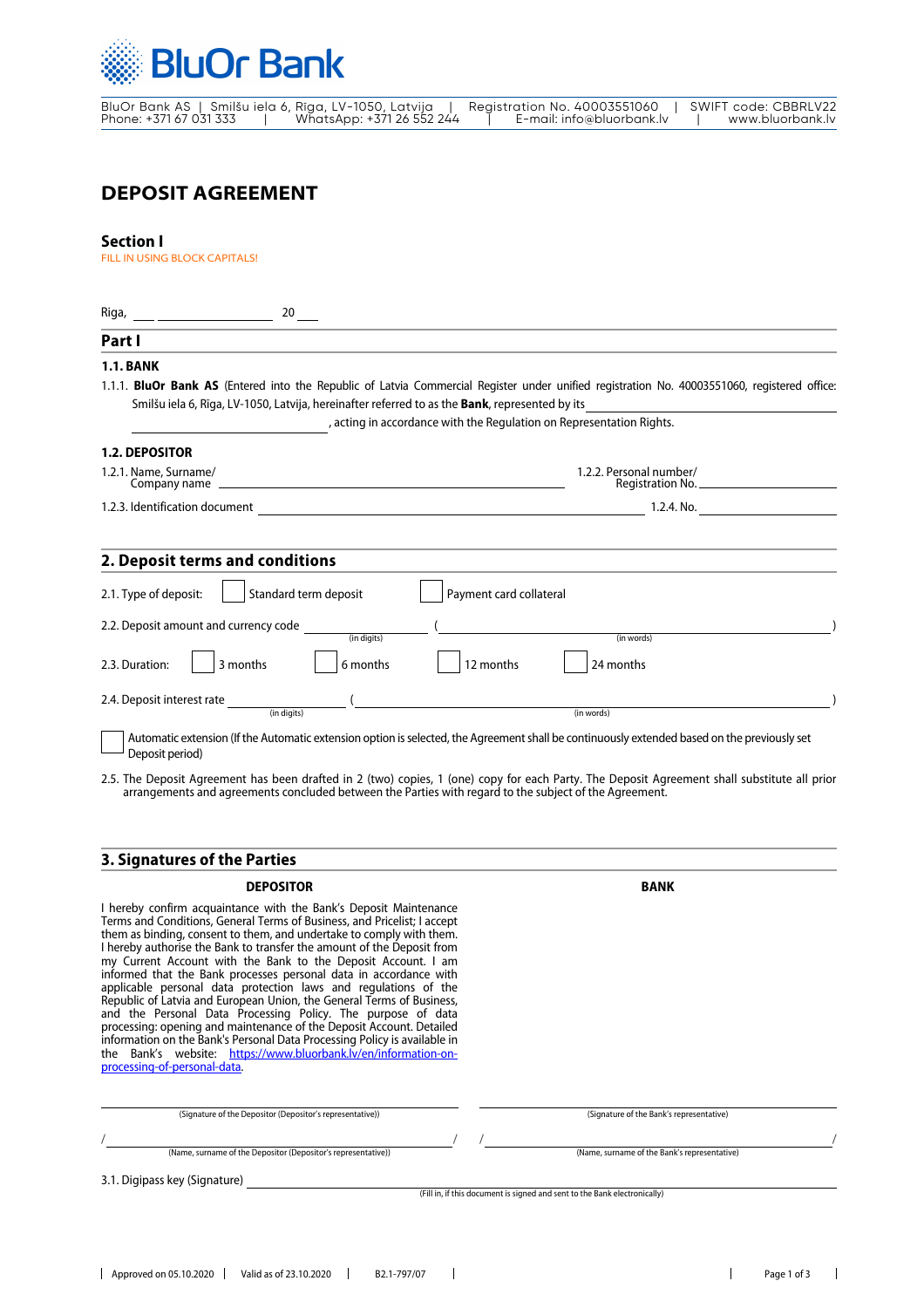

BluOr Bank AS | Smilšu iela 6, Rīga, LV-1050, Latvija | Registration No. 40003551060 | SWIFT code: CBBRLV22 Phone: +371 67 031 333 | WhatsApp: +371 26 552 244 | E-mail: info@bluorbank.lv | www.bluorbank.lv

## **Part II**

CONTINUATION

### **1. Terms and definitions**

**1.1. Agreement** — Part I and Part II of the Deposit Agreement concluded between the Depositor and the Bank.

**1.2. Bank** — BluOr Bank AS.

**1.3. Current Account** — the Depositor's Current Account opened with the Bank.

**1.4. Deposit Account** — the Depositor's account opened with the Bank where the Depositor's funds are stored during the Deposit Term.

**1.5. Deposit (Deposited Amount)** — funds deposited by the Depositor with the Bank on the basis of the Agreement.

1.6. Depositor  $-$  a client of the Bank who has concluded the Agreement with the Bank.

**1.7. GTB** — General Terms of Business

**1.8. Interest** — interest accrued to the Depositor for making the Deposit with the Bank; the amount and procedure of payment of the Interest are governed by the Agreement and the applicable legislation of the Republic of Latvia.

**1.9. Parties** — the Bank and the Depositor in relation to one another.

**1.10. Pricelist** — the Bank's latest service pricelist.

#### **2. General provisions**

**2.1.** A precondition for concluding the Agreement is the existence of the Current Account and funds on the Current Account in the amount of the Deposited Amount.

**2.2.** The subject of the Agreement is acceptance and maintenance of the Deposit on the basis of the Agreement and in accordance with its terms.

**2.3.** The Agreement shall be deemed concluded once it is signed, the Bank has opened a Deposit Account and the Deposited Amount has been mitted to the Deposit Account

**2.4.** The Bank shall transfer the Deposit Amount from the Current Account to the Deposit Account on the basis of an authorisation from the Depositor as included in the Agreement — without receiving a payment order, immediately upon signing of the Agreement.

**2.5.** At the Depositor's request, the Bank shall issue to the Depositor a reference on the status of their Deposit Account.

**2.6.** The Deposited Amount shall not be replenished during the term of the Agreement.

**2.7.** The Agreement shall govern the legal relationship between the Depositor and the Bank, specifying the rights and obligations of the Parties stemming from placing the Deposit with the Bank. The terms of the Agreement shall apply for both standard and special Deposits.

**2.8.** The Bank shall be entitled to amend the terms of the Agreement unilaterally in accordance with the procedure provided for in the GTB. If the Depositor does not agree with the amendments, and the Parties cannot reach an agreement, the Bank shall be entitled to terminate the Agreement unilaterally.

**2.9.** Issues concerning the legal relationship between the Parties that are not governed by the Agreement shall be resolved in accordance with the GTB, applicable legislation, and accepted practice.

**2.10.** The names of clauses and paragraphs of the Agreement are for reference and convenience only, and shall not be used for interpreting the purpose of the Agreement.

2.11. The execution of the Agreement shall be governed by the applicable legislation of the Republic of Latvia; the Agreement has been compiled and shall be interpreted in accordance with the applicable legislation of the Republic of Latvia.

**2.12.** If the amounts specified in the Agreement in words are different from the amounts specified in digits, the agreed-upon amounts shall be deemed to be those specified in words.

**2.13.** All calculations related to the execution of the Agreement shall be carried out by the Bank, on the basis of the provisions of the Agreement and calculation methods applied in the Bank's practice.

**2.14.** The invalidity or non-compliance of any clause of the terms of the Agreement to applicable legislation shall not affect the validity of any other clause or of the Agreement in its entirety. Once such a flaw is identified, the Parties shall agree to remedy it and continue to cooperate in accordance with the valid Agreement so as to preserve the purpose and essence of the Agreement as closely as possible.

#### **3. Interest**

**3.1.** Interest shall be accrued on the Deposited Amount for the actual time that the Deposit remains on the Deposit Account (every calendar day, including weekends and holidays).

**3.2.** The initial and the final days of interest accrual shall be considered as 1 (one) day; it shall be assumed that Interest is accrued on the initial (first) day, but no Interest is accrued on the final (last) of such days. When calculating interest payments in euros and foreign currencies, it shall be assumed that a year consists of 365 (three hundred and sixty-five) days. No interest shall be accrued on Interest that the Depositor does not withdraw.

#### **4. Paying out the Deposit and Interest**

**4.1.** The Bank shall pay out to the Depositor:

**4.1.1.** Interest: at the end of the term of the Agreement, irrespective of whether or not the Agreement is extended; the Bank shall be entitled not to pay accrued Interest, if:

**4.1.1.1.** The Agreement is terminated before the maturity date of Deposit;

**4.1.1.2.** The Deposited Amount or part thereof is written off in accordance with Clause 6 of the Agreement;

**4.1.2.** The Deposited Amount: on the last day of the Deposit period, provided that at the moment of payment of the Deposit the Agreement is in effect and no restrictions are set regarding operations on the Current Account and Deposit Account.

**4.2.** The Bank shall transfer the Interest and Deposited Amount to the Current Account. If the day of payment of the Deposited Amount or Interest is a weekend day or a holiday, such payment shall be made on the following working day.

**4.3.** Prior to paying out the Interest, the Bank shall be entitled to withhold any mandatory payments (taxes, duties etc.) pursuant to the applicable legislation of the Republic of Latvia, if necessary converting the funds into a different currency to the amount of the funds to be withheld, based on the<br>effective exchange rate specified by the Bank at the moment of such Interest also in the event of the Depositor's death, in accordance with the procedure specified in the Agreement, withholding relevant amounts (taxes,

 $\overline{1}$